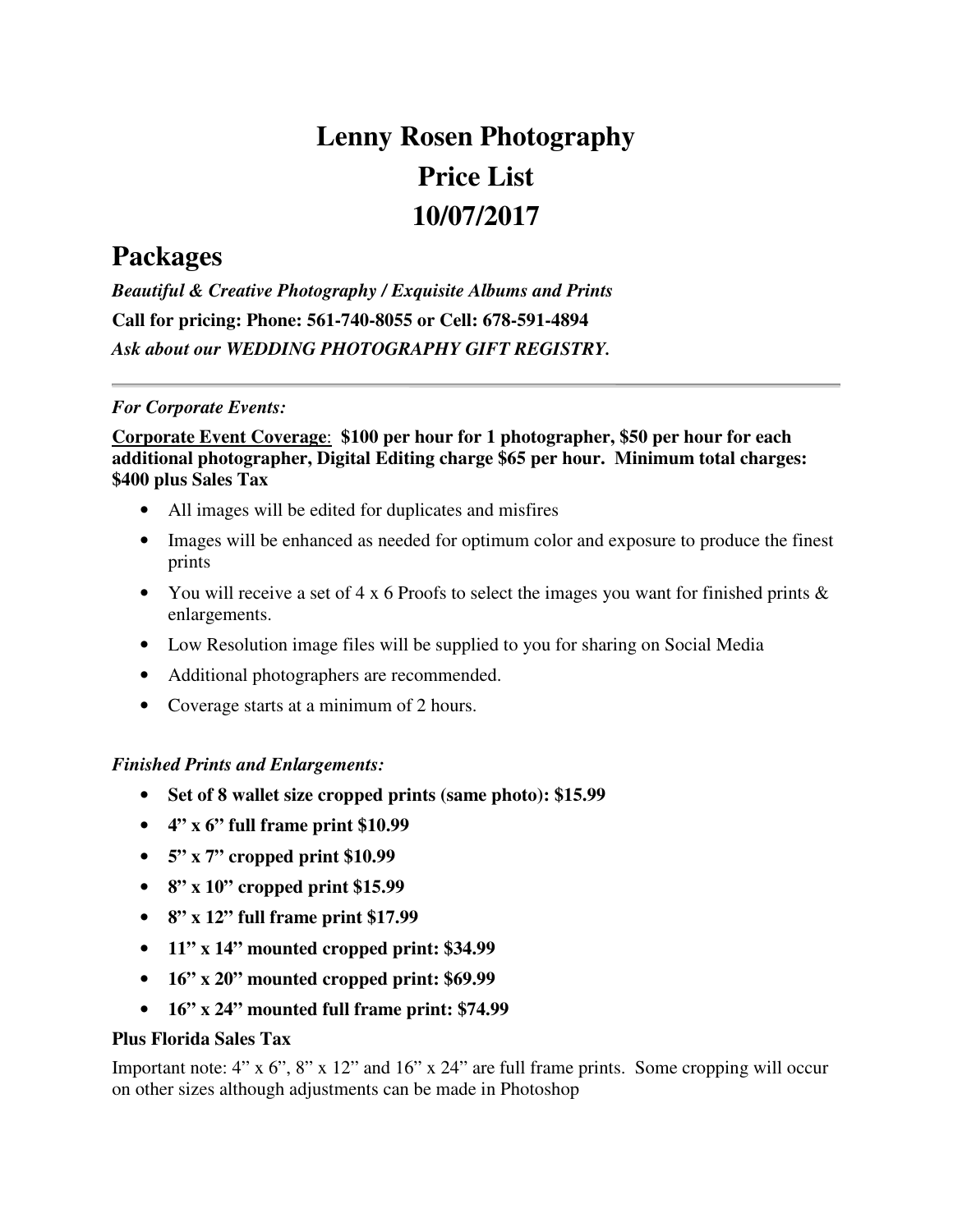#### *For Weddings & Special Occasions:*

#### **#1 "The Pearl" Coverage: \$499.00**

- Perfect for small Weddings
- Up to 2 hour of on-site photographer's time
- 1 location the day of the event
- Photo Session prior to the event day, up to 1 hour
- All images will be edited for duplicates and misfires
- Images will be enhanced as needed for optimum color and exposure to produce the finest prints & enlargements
- You will receive a set of  $4 \times 6$  Proofs to select the images you want for finished prints  $\&$ enlargements.
- Low Resolution image files will be supplied to you for sharing on Social Media and viewing on Cell Phones, Tablets and Computer monitors.
- \$75.00 Print credit for the highest quality finished photographs suitable for framing
- \$200.00 Additional charge if you need an extra hour of photography
- Wedding Albums & Parents Albums are available for an additional charge

#### **#2 - "The Topaz" Coverage: \$749.00**

- Perfect for small Weddings
- Up to 4 consecutive hours of on-site photographer's time the day of the event
- 1 location the day of the event
- Photo Session prior to the event day, up to 1 hour
- All images will be edited for duplicates and misfires
- Images will be enhanced as needed for optimum color and exposure to produce the finest prints & enlargements
- You will receive a set of 4 x 6 Proofs to select the images you want for finished prints  $\&$ enlargements.
- Low Resolution image files will be supplied to you for sharing on Social Media and viewing on Cell Phones, Tablets and Computer monitors.
- \$112.50 Print credit for finished photographs suitable for framing
- \$200.00 Additional charge if you need an extra hour of photography
- Wedding Albums & Parents Albums are available for additional charge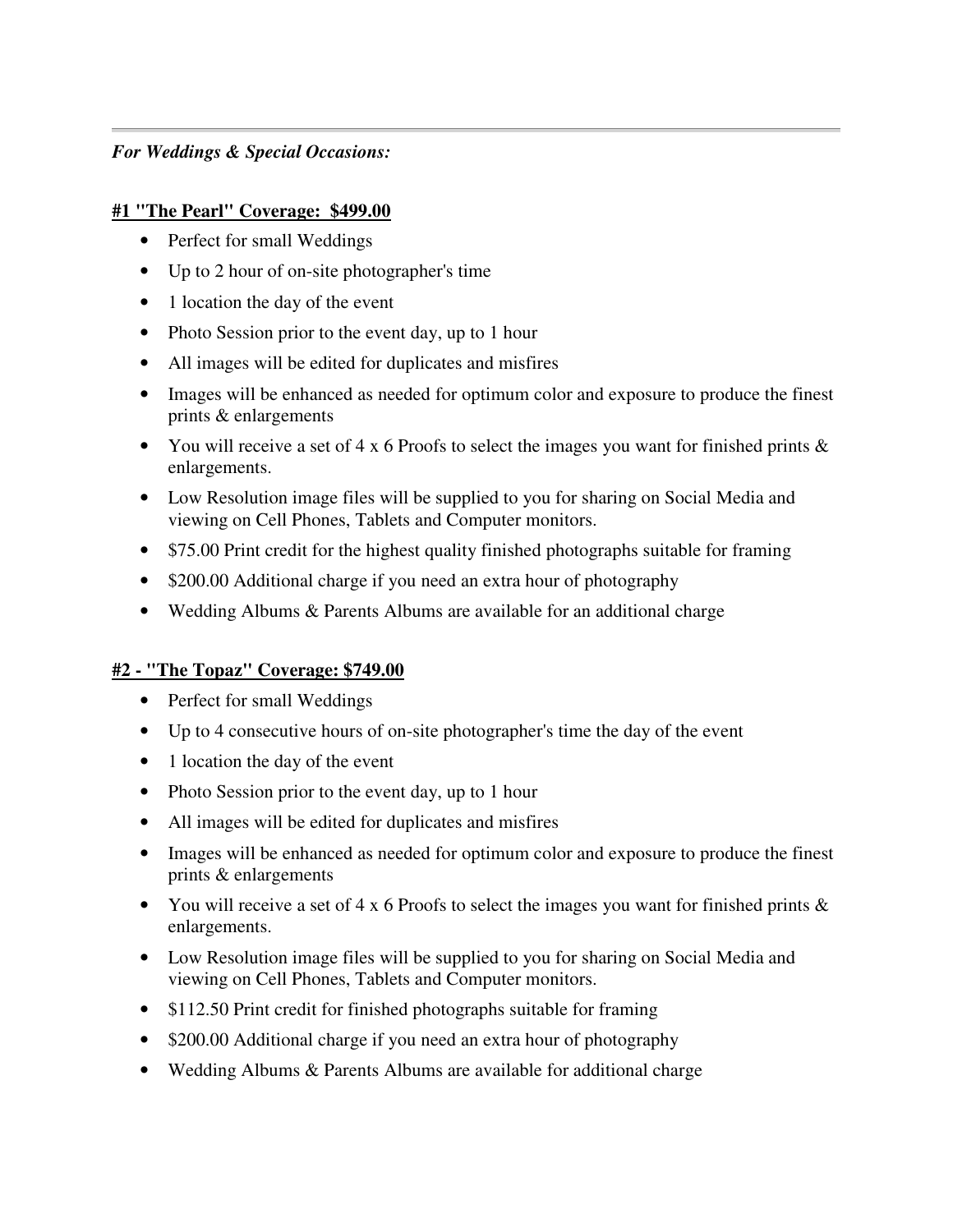#### **#3 - "The Sapphire" Coverage: \$999**

- Perfect for medium size Weddings
- Up to 6 consecutive hours of on-site photographer's time the day of the event
- Up to 2 locations the day of the event
- Photo Session prior to the event day, up to 1 hour
- All images will be edited for duplicates and misfires
- Images will be enhanced as needed for optimum color and exposure to produce the finest prints & enlargements
- You will receive a set of 4 x 6 Proofs to select the images you want for finished prints  $\&$ enlargements.
- Low Resolution image files will be supplied to you for sharing on Social Media and viewing on Cell Phones, Tablets and Computer monitors.
- \$150.00 Print credit for finished photographs suitable for framing
- \$200.00 Additional charge if you need an extra hour of photography
- Wedding Albums & Parents Albums are available for additional charge

#### **#4 - "The Emerald" Coverage: \$1249**

- Perfect for large Weddings
- Up to 8 consecutive hours of on-site photographer's time the day of the event
- Up to 2 locations the day of the event
- Photo Session prior to the event day, up to 2 hours
- All images will be edited for duplicates and misfires
- Images will be enhanced as needed for optimum color and exposure to produce the finest prints & enlargements
- You will receive a set of 4 x 6 Proofs to select the images you want for finished prints  $\&$ enlargements.
- Low Resolution image files will be supplied to you for sharing on Social Media and viewing on Cell Phones, Tablets and Computer monitors.
- \$187.50 Print credit for finished photographs suitable for framing
- \$200.00 Additional charge if you need an extra hour of photography
- Wedding Albums & Parents Albums are available for additional charge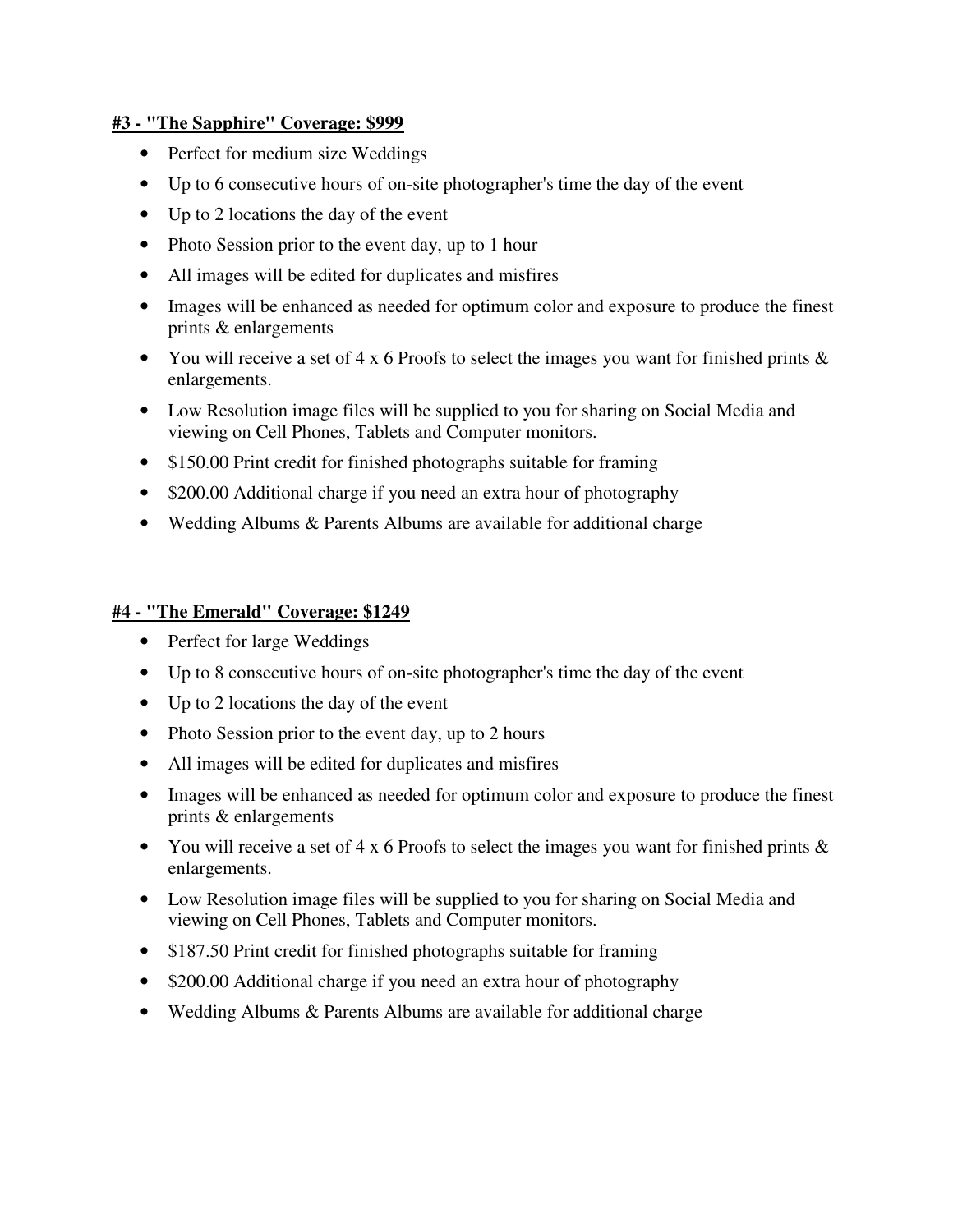#### **#5 - "The Ruby" Coverage: \$1499**

- Perfect for large Weddings
- Up to 10 consecutive hours of on-site photographer's time the day of the event
- Up to 3 locations the day of the event
- Photo Session prior to the event day, up to 2 hours
- All images will be edited for duplicates and misfires
- Images will be enhanced as needed for optimum color and exposure to produce the finest prints & enlargements
- You will receive a set of 4 x 6 Proofs to select the images you want for finished prints  $\&$ enlargements.
- Low Resolution image files will be supplied to you for sharing on Social Media and viewing on Cell Phones, Tablets and Computer monitors.
- \$225.00 Print credit for finished photographs suitable for framing
- \$200.00 Additional charge if you need an extra hour of photography
- Wedding Albums & Parents Albums are available for additional charge

#### **#6 - "The Diamond" Coverage: \$1749**

- Perfect for very large Weddings
- Up to all day of on-site photographer's time the day of the event, starting with \_\_\_\_ and ending with the "Goodbye"
- Up to 3 locations the day of the event
- Photo Session prior to the event day, up to 2 hours
- All images will be edited for duplicates and misfires
- Images will be enhanced as needed for optimum color and exposure to produce the finest prints & enlargements
- You will receive a set of 4 x 6 Proofs to select the images you want for finished prints & enlargements.
- Low Resolution image files will be supplied to you for sharing on Social Media and viewing on Cell Phones, Tablets and Computer monitors.
- \$262.50 Print credit for finished photographs suitable for framing
- Wedding Albums & Parents Albums are available for additional charge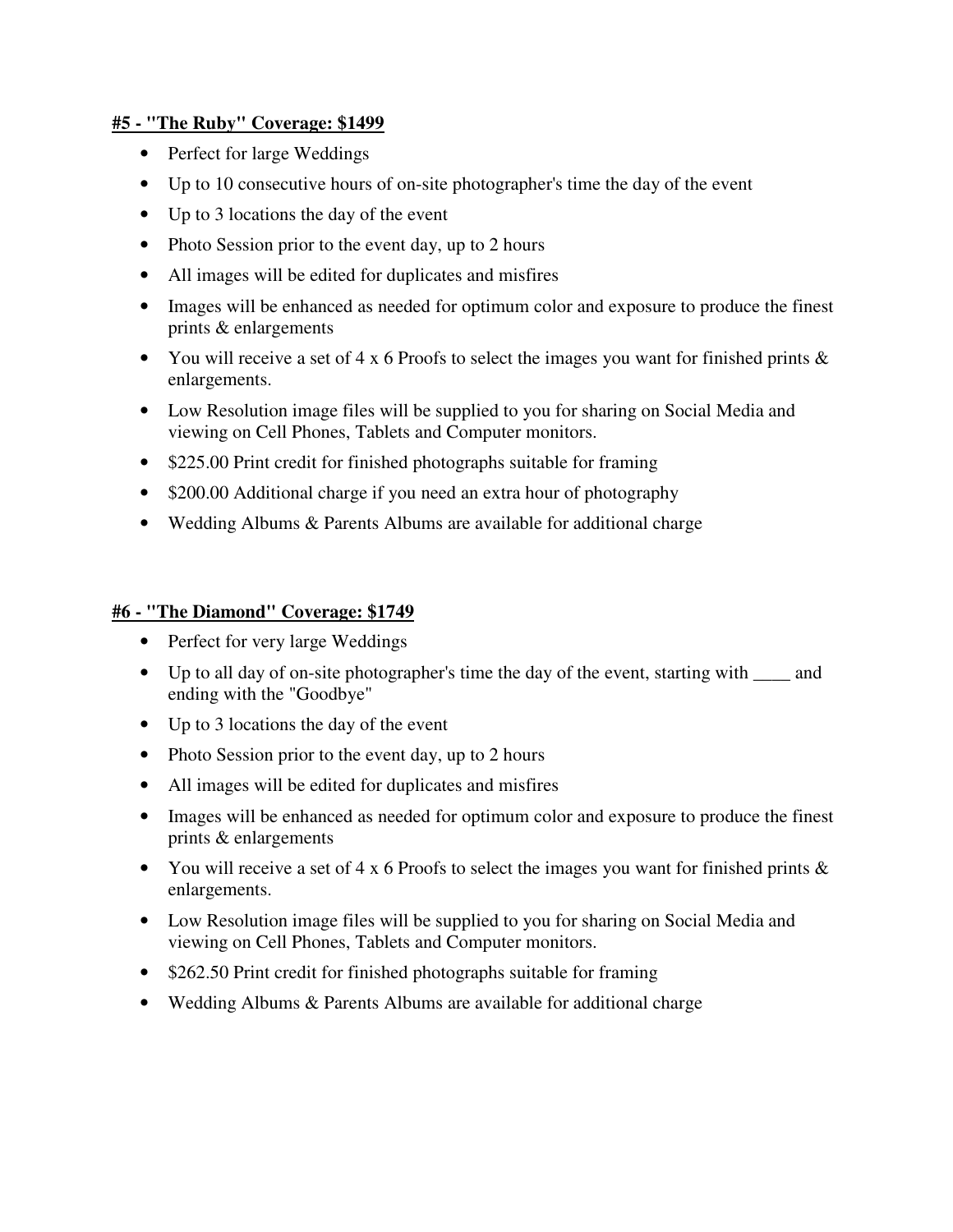#### *Additional Services*

- **Custom Packages:** Ask for a quote
- **We Recommend a Second Photographer for weddings: \$75 per hour** (Not available) on coverage #1 or #2)
- **Destination Events are welcomed**. **Mileage charge: \$0.35 per mile** Available on Coverage #6. You will be responsible for all traveling, meals and accommodation expenses plus incidentals such as phone charges, WI-Fi, gas, rental cars, food, taxis, snacks and so forth. **Add a location to your coverage: \$149** (Not available with coverage #1)
- **Add Wedding Albums & Parents Albums for additional charges** (See below)
- **Engagement Session: \$149, Photographs (great for Guest Album, Sign In Board and Slide Show)**
- **Slide Show for projection at the Reception/Party**: **available on a quote basis**
- **Add A "Sign In Board" to** Coverage: \$59.99 made up of an 11" x 14" photograph mounted on a 20" x 24" board, suitable for framing (Not available with coverage #1)

# *Deposits & Payments*

- 30% deposit with a signed agreement is required to book your date. Balance is due at the event
- We accept: Visa, MasterCard, Discover & American Express
- Additional hour charges are calculated by the half hour

#### *Important Information*

- Print Credits can only be used to produce the finest prints & enlargements from our affiliated professional photo labs.
- Low Resolution image files are supplied to you for sharing on Social Media and viewing on Cell Phones, Tablets and Computer monitors. They may not be used for having prints made by photo labs not affiliated with Lenny Rosen Photography. They will not produce professional quality prints due to their low resolution.
- We do not sell or issue High Resolution image files to customers because we want to control the quality and reputation of our brand.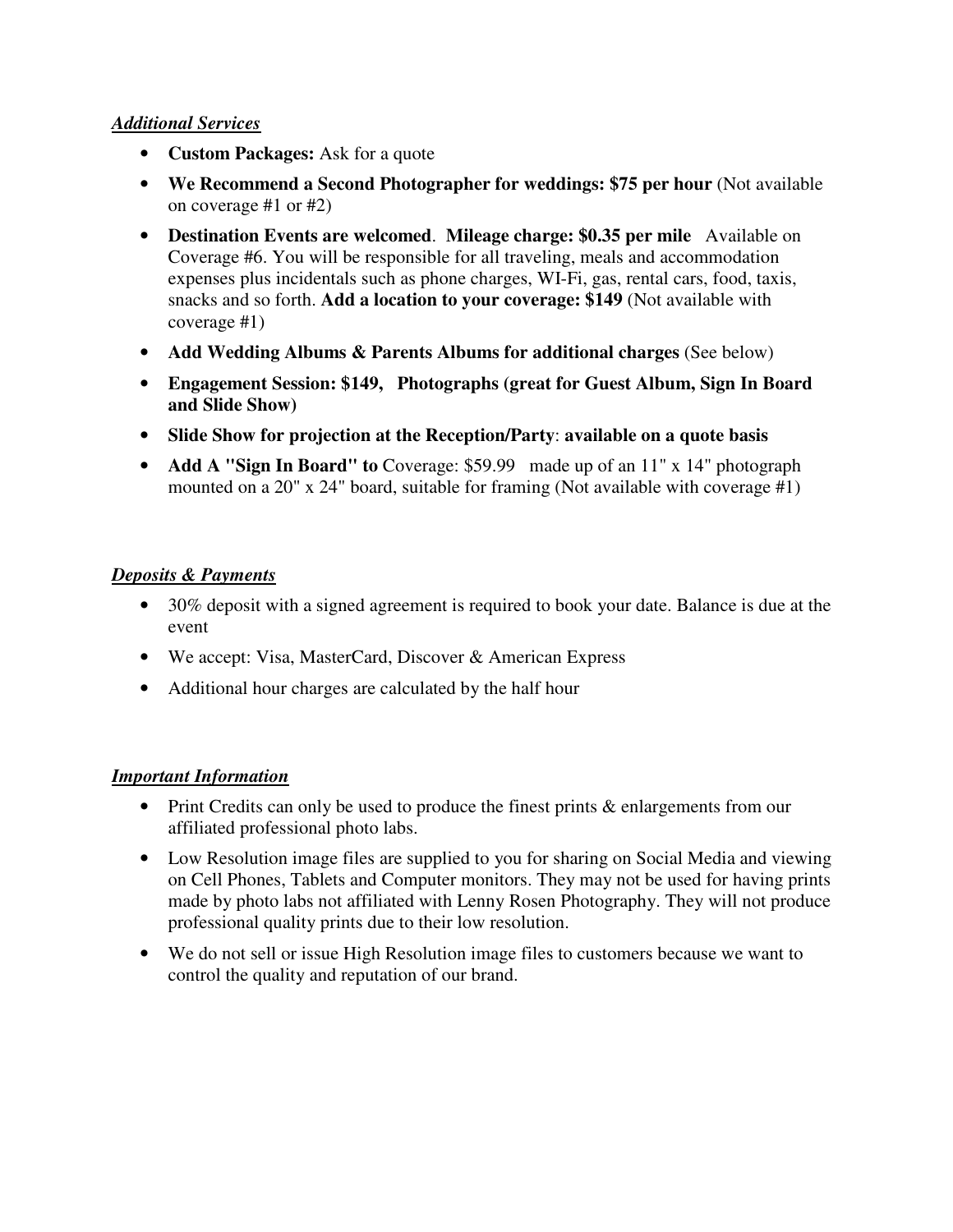# *Finished Prints and Enlargements:*

- **Set of 8 wallet size cropped prints (same photo): \$15.99**
- **4" x 6" full frame print \$10.99**
- **5" x 7" cropped print \$10.99**
- **8" x 10" cropped print \$15.99**
- **8" x 12" full frame print \$17.99**
- **11" x 14" mounted cropped print: \$34.99**
- **16" x 20" mounted cropped print: \$69.99**
- **16" x 24" mounted full frame print: \$74.99**

Important note: 4" x 6", 8" x 12" and 16" x 24" are full frame prints. Some cropping will occur on other sizes although adjustments can be made in Photoshop

# *Elegant Albums:*

# **12" x 12" Coffee Table Big/Big Book: \$1750**

- **Includes 30 sides (up to 60-70 images)**
- **Professional Album Design service**
- **Standard full leather cover**
- **Name & Date and Studio Imprint**

# **12" x 12" Coffee Table Big/Big Book Family Pack: \$2550**

- **Includes two matching 8" x 8" Companion (parents) albums**
- **Includes 30 sides (up to 60-70 images)**
- **Professional Album Design service**
- **Standard full leather cover**
- **Name & Date and Studio Imprint**

# **10" x 10" Coffee Table Big Book: \$1575**

- **Includes 30 sides (up to 60-70 images)**
- **Professional Album Design service**
- **Standard full leather cover**
- **Name & Date and Studio Imprint**